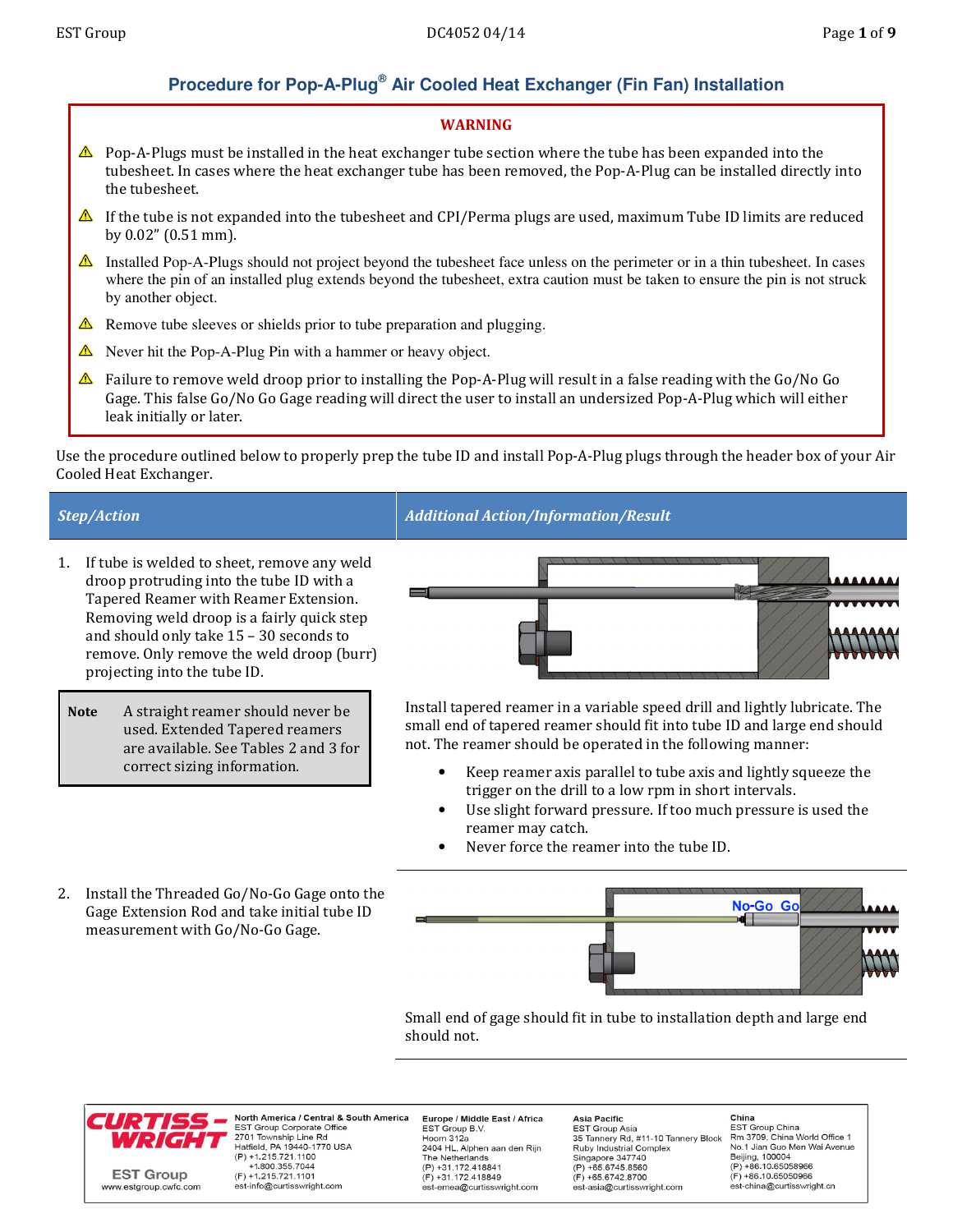## Step/Action Additional Action/Information/Result

- 3. Select the smallest of the Tube Preparation Brushes furnished in the Brush Kit that interferes with the tube ID and thread it onto the Brush Extension. Operate the brush with a power drill for at least 30 seconds (5 seconds for 90/10 Cu/Ni and Brass tubes). Brush using a smooth back and forth motion from the tube opening through the installation depth evenly to prevent a tapered condition. If as a result of uneven brushing the tube entrance is smaller, the installed plug may be undersized and leak.
- 

Do not use an oversized brush, force the brush into the tube, or bend the stem. These actions may break the stem and cause deep grooves in the tube. Do not reverse drill because bristles will fall out. A Brush lubricant/Spark inhibitor Lube-A-Tube is available from the factory if required. This should be used when brushing stainless steel tubes or brush may wear out quickly. Brush lubricant / Spark inhibitor should be cleaned from tube before plugging.

A properly brushed tube should have a shiny metallic finish. Deeply pitted tubes may require using larger preparation brushes and plugs.



Brushing may remove enough tube material to require the next larger size gage and Pop-A-Plug.

See DC4000 for detailed Hydraulic Ram Package Assembly instructions.



Failure to correctly seat and tighten hydraulic fittings may cause ram piston to lock in extended position after activation.



All arrows on Channel Head Pull Rod Assembly parts should point toward the Pop-A-Plug.



North America / Central & South America EST Group Corporate Office<br>2701 Township Line Rd<br>Hatfield, PA 19440-1770 USA  $(P) + 1.215.721.1100$ +1.800.355.7044  $(F) + 1.215.721.1101$ est-info@curtisswright.com

Europe / Middle East / Africa EST Group B.V.<br>Hoorn 312a 2404 HL, Alphen aan den Rijn The Netherlands (P) +31.172.418841  $(F) + 31.172.418849$ est-emea@curtisswright.com

Asia Pacific EST Group Asia<br>EST Group Asia<br>35 Tannery Rd, #11-10 Tannery Block **Ruby Industrial Complex** Singapore 347740  $(P) + 65.6745.8560$  $(F) + 65.6742.8700$ est-asia@curtisswright.com

China **FST Group China** EST Stoup Stillia<br>Rm 3709, China World Office 1<br>No.1 Jian Guo Men Wai Avenue Beijing, 100004<br>(P) +86.10.65058966  $(F) + 86.10.65050966$ est-china@curtisswright.cr

5. Take a second measurement with Go/No-Go Gage to installation depth to confirm Pop-A-

Note: If No-Go (larger) end of gage fits into tube to installation depth, the next larger plug size is needed.

Plug sizing.

4. Carefully inspect tube for scale, pitting or other defects. These conditions must be corrected for plug to seal properly.

- 6. Assemble the Hydraulic Ram Package to be used.
- 7. Remove Safety Hex Nut and Knurled Nut and insert the assembled Channel Head Pull Rod Assembly into Hydraulic Ram. Thread Knurled Nut onto Pull Rod removing all slack in assembly. Secure Safety Cable on Pull Rod and thread Safety Hex Nut onto Pull Rod.
- 8. Thread the Pop-A-Plug size that matches the correct Go/No-Go Gage size onto the appropriate Pull Rod Assembly (See Tables 2 and 3 for part numbers).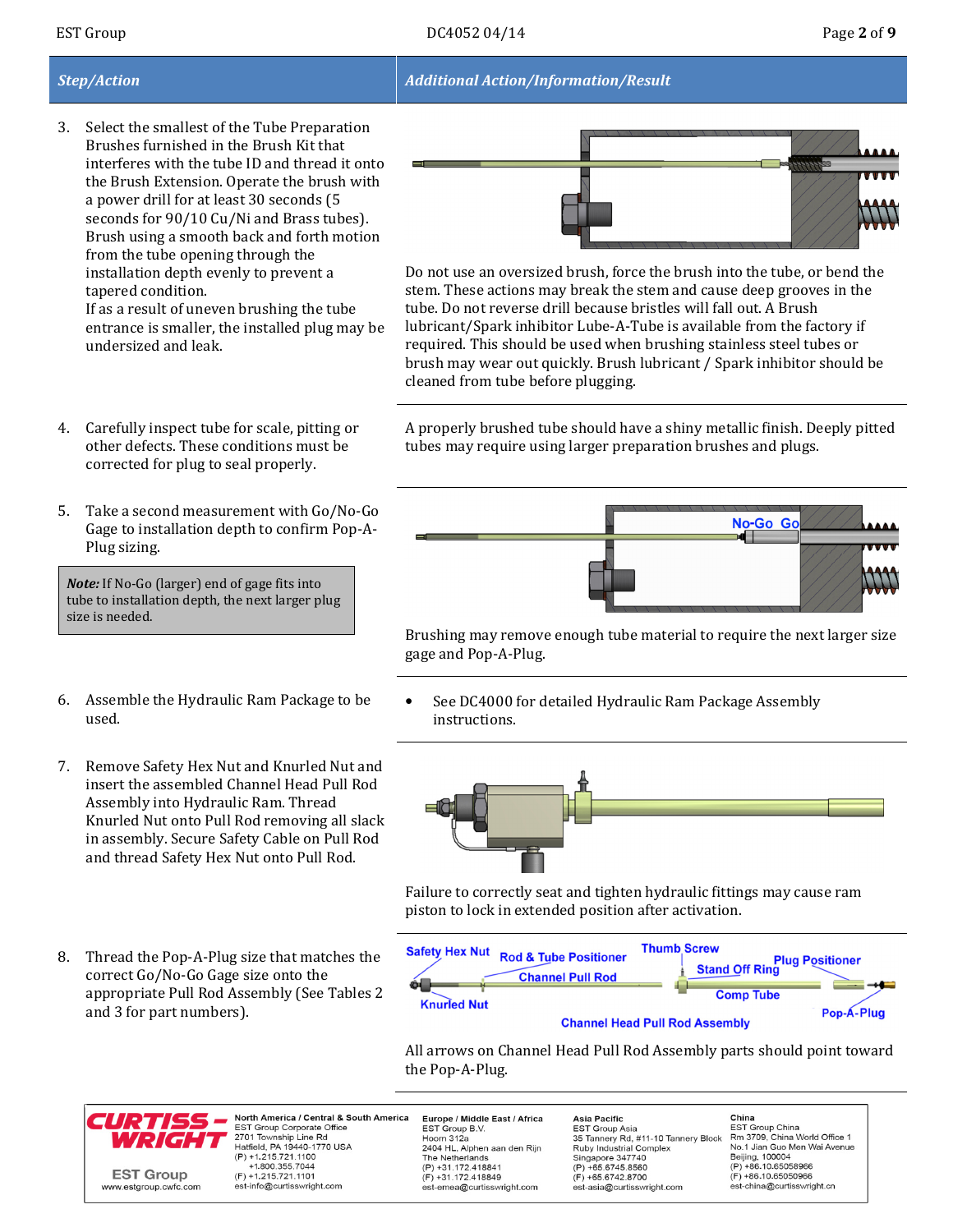9. Attach air supply to pump.





10. Insert Pop-A-Plug into prepared tube to the recommended installation depth. If the thickness of the tubesheet or the expanded length of the tube cannot accommodate the recommended tube installation depth, install the plug as deep as possible while keeping the Pop-A-Plug positioned within the tubesheet.

**Stand-Off Ring Installation Depth**  $\mathbf{I} f$  then then then then using Pop-A-Plug CPI/Perma the recommended installation depth is 1" (25.4 mm). plugs, using Pop-A-Plug P2 plugs, the recommended installation depth is 1 ¾" (44.5 mm).

Never stand directly behind Ram. Guide Ram with hands to avoid cocking Pop-A-Plug.

11. Depress Hydraulic Pump pedal marked Pump, Hydraulic Ram will stroke.



If plug does not "POP" and PsiG exceeds 7000 PsiG (483 BarG) on gage, STOP. Depress front of Hydraulic Pump pedal and Hydraulic Ram will retract. If the ring has not contacted the tube ID and plug can be removed from the tube on this first stroke you may have an UNDERSIZED PLUG. Otherwise tighten knurled nut and depress pump pedal. If plug does not "POP", on second stroke an UNDERSIZED PLUG has been installed, stop and contact EST Group Customer Service, or your local representative for assistance.

12. After Pop-A-Plug installation, remove the Breakaway stub from the installed Pop-A-Plug by turning counter-clockwise.

Note: Weeping during hydro test indicates small surface imperfections in the tube that are difficult to see. A large leak indicates a surface imperfection in the tube such as scarring from a drill used to remove a sleeve or tapered pin that should have been seen in step 3. In either case, remove Pop-A-Plug using EST Group Plug Removal Tool and repeat procedure using next larger Tube Preparation Brush and Pop-A-Plug size.



North America / Central & South America EST Group Corporate Office<br>2701 Township Line Rd<br>Hatfield, PA 19440-1770 USA  $(P) + 1.215.721.1100$ +1.800.355.7044  $(F) + 1.215.721.1101$ est-info@curtisswright.com

Europe / Middle East / Africa Est Group B.V.<br>EST Group B.V.<br>Hoorn 312a 2404 HL, Alphen aan den Rijn The Netherlands  $(P) +31.172.418841$  $(F) + 31.172.418849$ est-emea@curtisswright.com

**Asia Pacific** EST Group Asia<br>EST Group Asia<br>35 Tannery Rd, #11-10 Tannery Block **Ruby Industrial Complex** Singapore 347740  $(P) + 65.6745.8560$  $(F) + 65.6742.8700$ est-asia@curtisswright.com

China **FST Group China** EST Stoup Stillia<br>Rm 3709, China World Office 1<br>No.1 Jian Guo Men Wai Avenue Beijing, 100004<br>(P) +86.10.65058966  $(F) + 86.10.65050966$ est-china@curtisswright.cr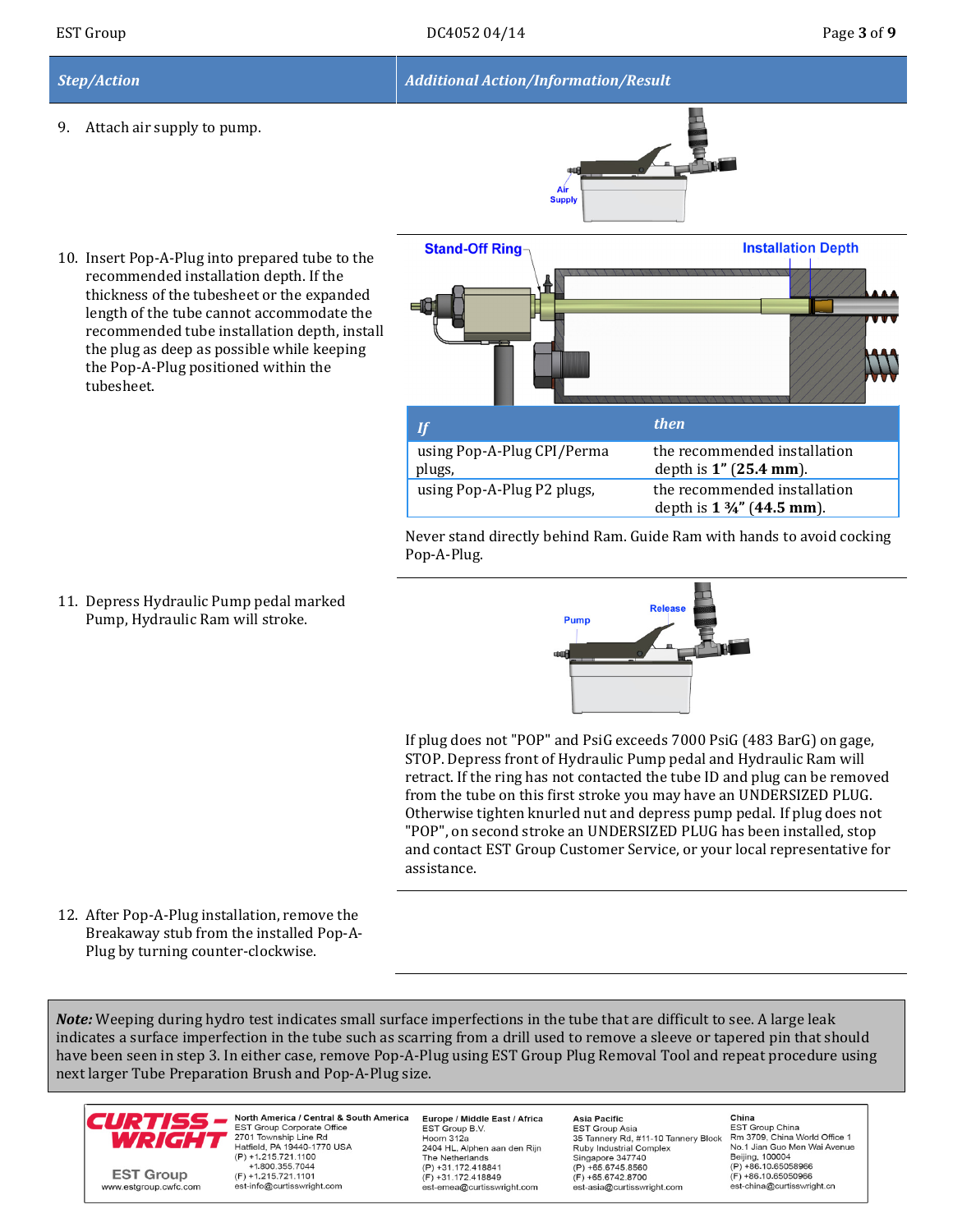### Questions?

Contact EST Group Customer Service at any of the following locations with questions.

- In USA and Canada: tel: +1-800-355-7044 or +1-215-721-1100, e-mail: est-info@curtisswright.com
- In Europe, Middle East & Africa: tel: +31-172-418841, e-mail: est-emea@curtisswright.com
- In Asia: tel: +65-6745-8560, e-mail: est-asia@curtisswright.com
- In China: tel: +86-10-65058966; e-mail: est-china@curtisswright.cn
- On the Internet at: www.estgroup.cwfc.com

EST Group provides a complete range of repair products, services, and replacement parts covering the life cycle of heat exchangers and condensers; additionally EST Group provides products and services to facilitate pressure testing pipe, piping systems, pressure vessels, and their components. Visit EST Group on the Internet at www.estgroup.cwfc.com.



North America / Central & South America  $(P) + 1.215.721.1100$ +1.800.355.7044  $(F) + 1.215.721.1101$ est-info@curtisswright.com

Europe / Middle East / Africa EST Group B.V.<br>EST Group B.V.<br>Hoorn 312a 2404 HL, Alphen aan den Rijn The Netherlands<br>(P) +31.172.418841  $(F) + 31.172.418849$ est-emea@curtisswright.com

Asia Pacific EST Group Asia<br>EST Group Asia<br>35 Tannery Rd, #11-10 Tannery Block **Ruby Industrial Complex** Singapore 347740<br>(P) +65.6745.8560  $(F) + 65.6742.8700$ est-asia@curtisswright.com

China **FST Group China** EST Stoup Shina<br>Rm 3709, China World Office 1<br>No.1 Jian Guo Men Wai Avenue Beijing, 100004<br>(P) +86.10.65058966  $(F) + 86.10.65050966$ est-china@curtisswright.cn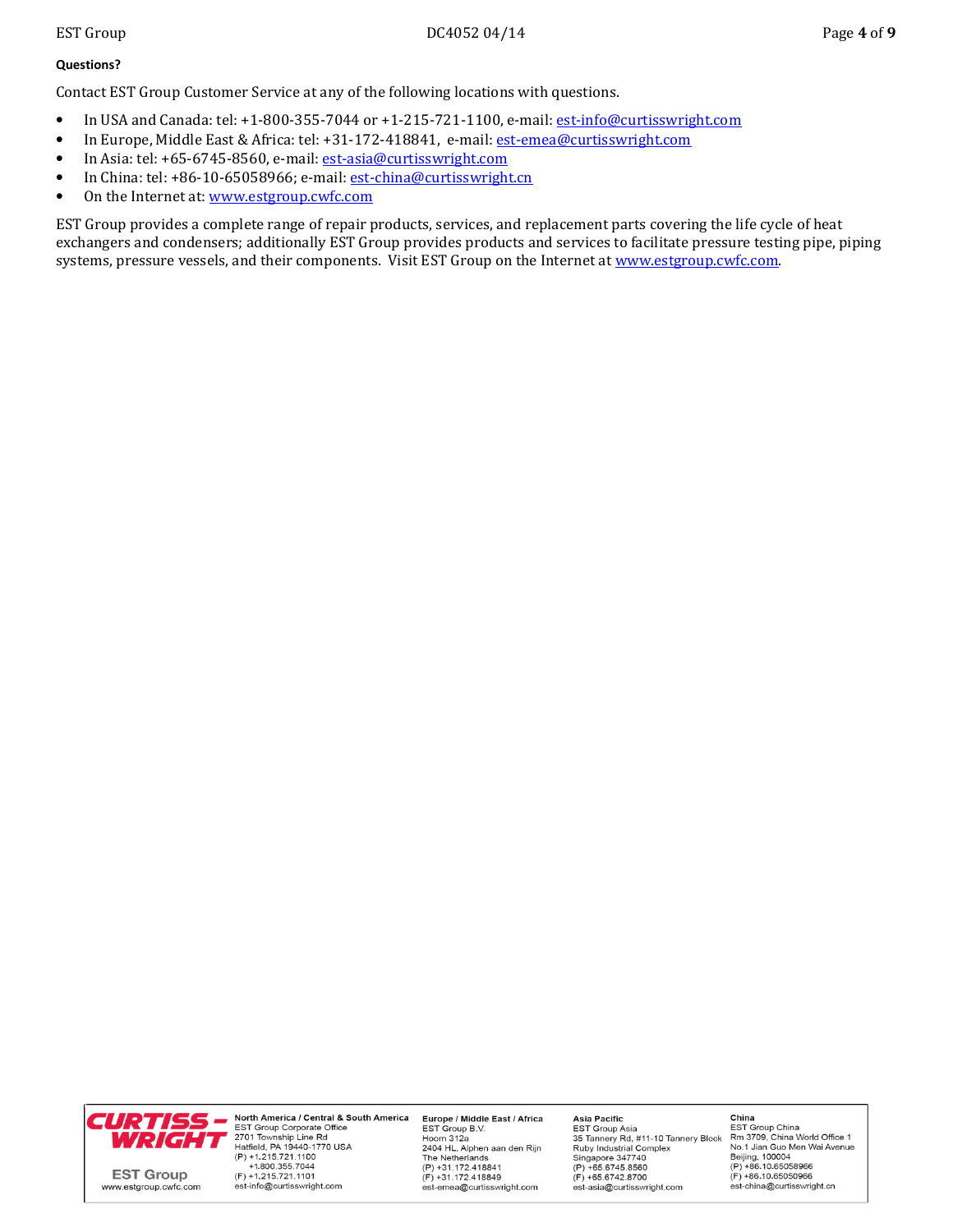## Table 1: Operator Troubleshooting Guide

| <b>Problem</b>                                                                                                                                                                                                                                     | Cause                                                                                                                                                                                   | <b>Solution</b>                                                                                                                                                                                                                                                                                                           |
|----------------------------------------------------------------------------------------------------------------------------------------------------------------------------------------------------------------------------------------------------|-----------------------------------------------------------------------------------------------------------------------------------------------------------------------------------------|---------------------------------------------------------------------------------------------------------------------------------------------------------------------------------------------------------------------------------------------------------------------------------------------------------------------------|
| Imperfections such as pitting, gouges or<br>scratches still exist within the tube ID<br>after brushing.                                                                                                                                            | Deep imperfections can exist from normal heat<br>exchanger operation or maintenance work.                                                                                               | Continue brushing with Tube Preparation Brush until little or<br>no resistance is encountered. If imperfections still exist,<br>move up to the next Tube Preparation Brush size and repeat<br>tube preparation steps.                                                                                                     |
| Plug Positioner flares or becomes stuck<br>on installed plug.<br>Breakaway fractures on side opposite the<br>undercut. (Normally the Breakaway<br>fractures at the undercut)<br>Pop-A-Plug does not "POP" after second<br>stroke of hydraulic ram. | <b>Undersized Pop-A-Plug</b><br>The Pop-A-Plug was installed beyond the<br>thickness of the tubesheet<br>Heat Exchanger tube is not expanded (rolled or<br>similar) into the tubesheet. | Gage or measure tube ID at location where Pop-A-Plug will<br>be installed.<br>Refer to heat exchanger datasheet to determine tubesheet<br>thickness. Install Pop-A-Plug within the tubesheet length.<br>Roller expand heat exchanger tube at Pop-A-Plug installation<br>depth otherwise contact EST Group for assistance. |
| Go/No-Go Gage indicates proper Pop-A-<br>Plug size, but problems related to an<br>undersized Pop-A-Plug occur.                                                                                                                                     | Weld droop has not been removed.<br>Heat exchanger tube is only "soft rolled" for a<br>short distance and is expanded to a larger tube<br>ID beyond the "soft roll" length.             | Remove weld droop using tapered reamer.<br>Using Tube Preparation Brush, enlarge the heat exchanger<br>tube so that the tube entrance and "soft roll" area has same<br>ID as at the Pop-A-Plug installation depth.                                                                                                        |
| Hydraulic Ram is stuck in extended<br>position and will not retract.                                                                                                                                                                               | Mating quick connects between Hydraulic Ram<br>and hose or between Hydraulic Pump and hose<br>are not fully engaged and tightened.<br>Piston within Hydraulic Ram has been damaged      | Using gripping pliers turn locking collar on female quick<br>connect to further engage connection. Continue tightening<br>until Hydraulic Ram retracts.<br>Return Hydraulic Ram to EST Group for repair.                                                                                                                  |
| Stem of Tube Preparation Brush fractures                                                                                                                                                                                                           | Brush size is too large<br>The brush was forced or advanced too quickly                                                                                                                 | Gage the heat exchanger tube using Go/No-Go Gage and<br>select corresponding brush size.<br>Slowly feed the Tube Preparation Brush into the heat<br>exchanger tube if significant resistance is encountered.                                                                                                              |
| Bristles fall out of Tube Preparation<br><b>Brush</b>                                                                                                                                                                                              | The brush was run counter-clockwise in the<br>drill.                                                                                                                                    | Obtain a new brush and operate brush clockwise.                                                                                                                                                                                                                                                                           |
| Inadequate space to get plug into tube<br>when using the standard Hydraulic Ram<br>with Pull Rod Assembly.                                                                                                                                         |                                                                                                                                                                                         | Use EST Group's Close Quarter Ram for Pop-A-Plug<br>installation.                                                                                                                                                                                                                                                         |

## Plug Material

Pop-A-Plug CPI/Perma kits contain 10 plugs, and a threaded Go/No-Go Gage. Brushes are sold separately. Pop-a-Plug P2 kits contain 10 plugs, a Tube Preparation Brush and a threaded Go/No-Go Gage. EST Group recommends one Tube Preparation Brush Kit for every two Pop-A-Plug Kits. Brushes are marked with size on swage. Ensure correct size brush is chosen before brushing. The suffix "Q" in the Pop-A-Plug Kit part number is the Pop-A-Plug material designator. Please replace "Q" with one of the following:

| $A = 4142$ Alloy    | $M = Monel$                  | D=Duplex 2205<br><b>Stainless</b> | NI=Nickel 200      | $H = 70/30$ Copper<br>Nickel |                                                        |
|---------------------|------------------------------|-----------------------------------|--------------------|------------------------------|--------------------------------------------------------|
| $B = Brass$         | $N = 90/10$ Copper<br>Nickel | F22=F22 Alloy                     | $NI2 = Nickel 201$ | $I=$ Inconel 600             |                                                        |
| C = Carbon Steel    | $S = 316$ Stainless          | F11=F11 Alloy Steel               | P=430 Stainless    | X=AL6Xn                      | Additional materials are                               |
| $E = 304$ Stainless | l' = Titanium                | Y=Incolov 825                     | K=410 Stainless    | $ZC = Zirconium$             | readily available to meet your<br>tube plugging needs. |

To minimize effects of corrosion and thermal expansion, the Pop-A-Plug material should closely match the heat exchanger tube material. Contact EST Group if materials other than those listed above are needed.



North America / Central & South America EST Group Corporate Office<br>2701 Township Line Rd<br>Hatfield, PA 19440-1770 USA  $(P) + 1.215.721.1100$ +1.800.355.7044  $(F) + 1.215.721.1101$ est-info@curtisswright.com

Europe / Middle East / Africa EST Group B.V.<br>EST Group B.V.<br>Hoorn 312a 2404 HL, Alphen aan den Rijn The Netherlands  $(P) +31.172.418841$  $(F) + 31.172.418849$ est-emea@curtisswright.com

Asia Pacific EST Group Asia<br>EST Group Asia<br>35 Tannery Rd, #11-10 Tannery Block Ruby Industrial Complex<br>Singapore 347740<br>(P) +65.6745.8560  $(F) + 65.6742.8700$ est-asia@curtisswright.com

China **FST Group China** EST Stoup Shina<br>Rm 3709, China World Office 1<br>No.1 Jian Guo Men Wai Avenue Beijing, 100004<br>(P) +86.10.65058966  $(F) + 86.10.65050966$ est-china@curtisswright.cn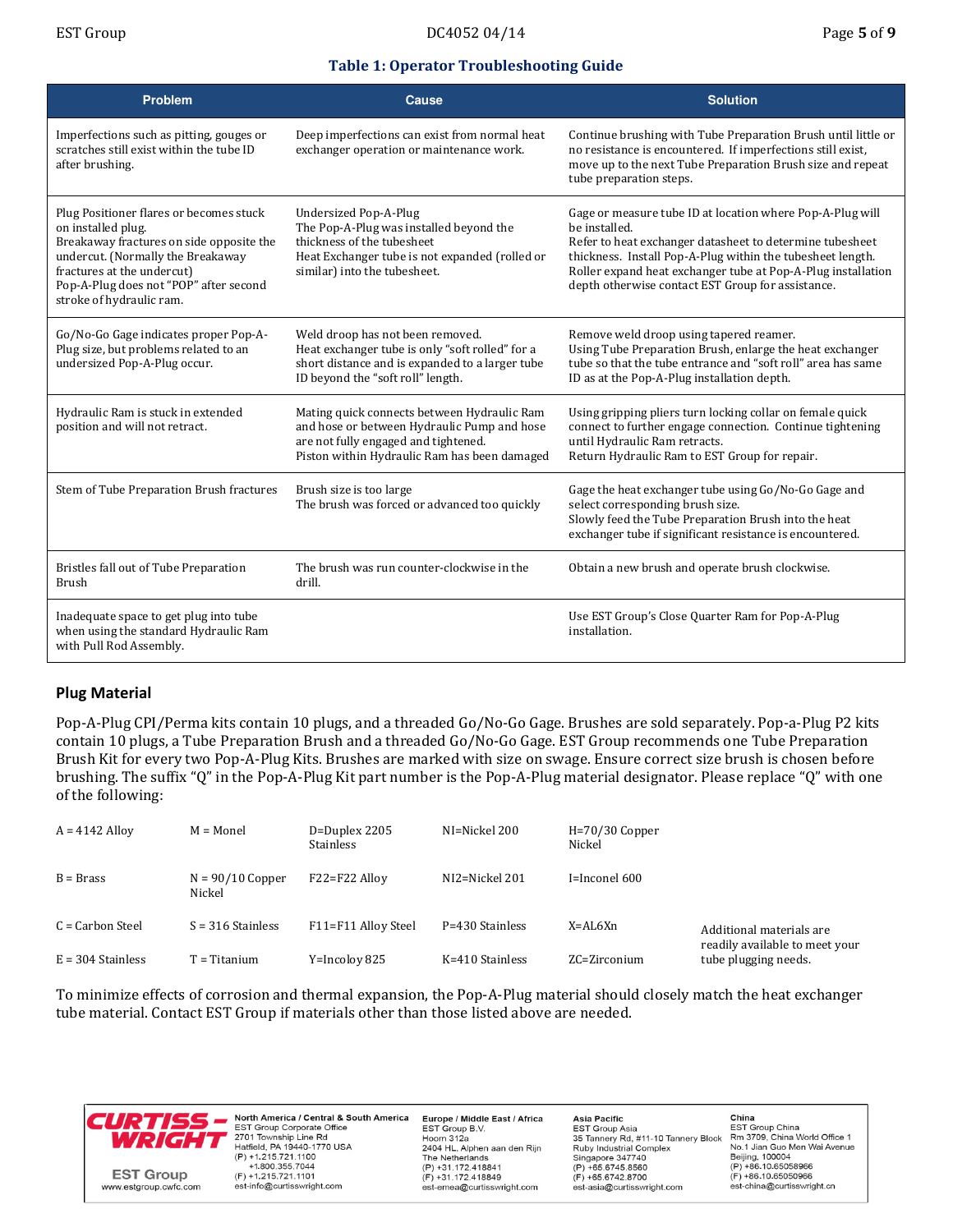### Table 2: Pop-A-Plug CPI/Perma Kits for Air Cooled Heat Exchangers (ACHE) and Fin-Fan Plugging

| <b>CPI/PERMA PLUG</b><br><b>KIT</b> |                         | <b>TUBE ID</b>        | <b>INSTALLATION RAM</b><br><b>KIT</b> | <b>CHANNEL HEAD PULL ROD</b><br><b>ASSEMBLY</b> | <b>EXTENDABLE (THREADED) BRUSH</b><br><b>KIT</b> | <b>EXTENDABLE</b><br>(THREADED)<br>GO / NO-GO GAGE | <b>BRUSH &amp;</b><br><b>GO / NO-GO</b><br><b>EXTENSION</b><br>ROD** | <b>EXTENDED TAPERED</b><br><b>REAMER**</b> |
|-------------------------------------|-------------------------|-----------------------|---------------------------------------|-------------------------------------------------|--------------------------------------------------|----------------------------------------------------|----------------------------------------------------------------------|--------------------------------------------|
| V-471-(Q)-EXT                       | (in)<br>$0.472 - 0.515$ | (mm)<br>11.99 - 13.08 | PAP-6600-SIL                          | CPA-471-YY                                      | BSH-471-HT-EXT                                   | GA-471-EXT                                         | EXT-A-YY                                                             | REM-460-580-YY-EXT                         |
| V-491-(Q)-EXT                       | $0.492 - 0.540$         | 12.50 - 13.72         | <b>PAP-6600-SIL</b>                   | CPA-491-YY                                      | BSH-491-HT-EXT                                   | GA-491-EXT                                         | EXT-A-YY                                                             | REM-460-580-YY-EXT                         |
| $V-512-(Q) - EXT$                   | $0.513 - 0.562$         | 13.03 - 14.27         | PAP-6600-SIL                          | CPA-512-YY                                      | BSH-512-HT-EXT                                   | GA-512-EXT                                         | EXT-A-YY                                                             | REM-460-580-YY-EXT                         |
| V-524-(Q)-EXT                       | $0.525 - 0.585$         | 13.34 - 14.86         | PAP-6600-SIL                          | CPA-524-YY                                      | BSH-524-HT-EXT                                   | GA-524-EXT                                         | EXT-A-YY                                                             | REM-460-580-YY-EXT                         |
| $V-555-(Q)$ -EXT                    | $0.556 - 0.616$         | 14.12 - 15.65         | PAP-6600-SIL                          | CPA-555-YY                                      | BSH-555-HT-EXT                                   | GA-555-EXT                                         | EXT-A-YY                                                             | REM-460-580-YY-EXT                         |
|                                     | $0.585 - 0.649$         |                       | <b>PAP-6600-SIL</b>                   | CPA-584-YY                                      |                                                  |                                                    | EXT-A-YY                                                             | REM-600-700-YY-EXT                         |
| $V-584-(Q)-EXT$                     |                         | 14.86 - 16.48         |                                       |                                                 | BSH-584-HT-EXT                                   | GA-584-EXT                                         |                                                                      |                                            |
| $V-621-(Q)-EXT$                     | $0.622 - 0.689$         | 15.80 - 17.50         | <b>PAP-6600-SIL</b>                   | CPA-621-YY                                      | BSH-621-HT-EXT                                   | GA-621-EXT                                         | EXT-B-YY                                                             | REM-600-700-YY-EXT                         |
| $V-649-(Q)-EXT$                     | $0.650 - 0.713$         | $16.51 - 18.11$       | PAP-6600-SIL                          | CPA-649-YY                                      | BSH-649-HT-EXT                                   | GA-649-EXT                                         | EXT-B-YY                                                             | REM-600-700-YY-EXT                         |
| V-670-(Q)-EXT                       | $0.671 - 0.740$         | 17.04 - 18.80         | PAP-6600-SIL                          | CPA-670-YY                                      | BSH-670-HT-EXT                                   | GA-670-EXT                                         | EXT-B-YY                                                             | REM-600-700-YY-EXT                         |
| V-712-(Q)-EXT                       | $0.713 - 0.777$         | 18.11 - 19.74         | PAP-6600-SIL                          | CPA-712-YY                                      | BSH-712-HT-EXT                                   | GA-712-EXT                                         | EXT-B-YY                                                             | REM-720-820-YY-EXT                         |
| V-735-(Q)-EXT                       | $0.736 - 0.810$         | 18.69 - 20.57         | PAP-6600-SIL                          | CPA-735-YY                                      | BSH-735-HT-EXT                                   | GA-735-EXT                                         | EXT-B-YY                                                             | REM-720-820-YY-EXT                         |
| V-774-(Q)-EXT                       | $0.775 - 0.838$         | 19.69 - 21.29         | PAP-6600-SIL                          | CPA-774-YY                                      | BSH-774-HT-EXT                                   | <b>GA-774-EXT</b>                                  | EXT-B-YY                                                             | REM-720-820-YY-EXT                         |
| $V-804-(Q)-EXT$                     | $0.805 - 0.890$         | 20.45 - 22.61         | PAP-6600-SIL                          | CPA-804-YY                                      | BSH-804-HT-EXT                                   | GA-804-EXT                                         | EXT-B-YY                                                             | REM-720-820-YY-EXT                         |
| V-837-(Q)-EXT                       | $0.838 - 0.902$         | 21.29 - 22.91         | PAP-6600-SIL                          | CPA-837-YY                                      | BSH-837-HT-EXT                                   | GA-837-EXT                                         | EXT-B-YY                                                             | REM-840-980-YY-EXT                         |
| $V-853-(Q)$ -EXT                    | $0.854 - 0.949$         | $21.69 - 24.10$       | PAP-6600-SIL                          | CPA-853-YY                                      | BSH-853-HT-EXT                                   | GA-853-EXT                                         | EXT-B-YY                                                             | REM-840-980-YY-EXT                         |
| $V-899-(Q)-EXT$                     | $0.900 - 0.963$         | 22.86 - 24.46         | PAP-6600-SIL                          | CPA-899-YY                                      | BSH-899-HT-EXT                                   | GA-899-EXT                                         | EXT-B-YY                                                             | REM-840-980-YY-EXT                         |
| $V-919-(Q)-EXT$                     | $0.920 - 1.019$         | 23.37 - 25.88         | <b>PAP-6600-SIL</b>                   | CPA-919-YY                                      | BSH-919-HT-EXT                                   | GA-919-EXT                                         | EXT-B-YY                                                             | REM-840-980-YY-EXT                         |
| $V-962-(Q)$ -EXT                    | $0.963 - 1.027$         | 24.46 - 26.09         | PAP-6600-SIL                          | CPA-962-YY                                      | BSH-962-HT-EXT                                   | GA-962-EXT                                         | EXT-B-YY                                                             | REM-840-980-YY-EXT                         |
| V-979-(Q)-EXT                       | $0.980 - 1.079$         | 24.89 - 27.41         | PAP-6600-SIL                          | CPA-979-YY                                      | BSH-979-HT-EXT                                   | GA-979-EXT                                         | EXT-B-YY                                                             | REM-840-980-YY-EXT                         |
| V-1024-(Q)-EXT                      | $1.025 - 1.088$         | 26.04 - 27.64         | PAP-6600-SIL                          | CPA-1024-YY                                     | BSH-1024-NY-EXT                                  | GA-1024-EXT                                        | EXT-B-YY                                                             | N/A                                        |
| V-1054-(Q)-EXT                      | $1.055 - 1.154$         | 26.80 - 29.31         | PAP-6600-SIL                          | CPA-1054-YY                                     | BSH-1054-NY-EXT                                  | GA-1054-EXT                                        | EXT-B-YY                                                             | N/A                                        |
| V-1087-(Q)-EXT                      | $1.088 - 1.152$         | 27.64 - 29.26         | PAP-6600-SIL                          | CPA-1087-YY                                     | <b>BSH-1087-NY-EXT</b>                           | GA-1087-EXT                                        | EXT-B-YY                                                             | N/A                                        |
| V-1103-(Q)-EXT                      | $1.104 - 1.203$         | 28.04 - 30.56         | PAP-6600-SIL                          | CPA-1103-YY                                     | <b>BSH-1103-NY-EXT</b>                           | GA-1103-EXT                                        | EXT-B-YY                                                             | N/A                                        |
| V-1149-(Q)-EXT                      | $1.150 - 1.213$         | 29.21 - 30.81         | PAP-6600-SIL                          | CPA-1149-YY                                     | BSH-1149-NY-EXT                                  | GA-1149-EXT                                        | EXT-B-YY                                                             | N/A                                        |
| V-1171-(Q)-EXT                      | 1.172 - 1.270           | 29.77 - 32.26         | PAP-6600-SIL                          | CPA-1171-YY                                     | BSH-1171-NY-EXT                                  | GA-1171-EXT                                        | EXT-B-YY                                                             | N/A                                        |
| V-1212-(Q)-EXT                      | 1.213 - 1.336           | $30.81 - 33.93$       | PAP-6600-SIL                          | CPA-1212-YY                                     | BSH-1212-NY-EXT                                  | GA-1212-EXT                                        | EXT-B-YY                                                             | N/A                                        |
| V-1334-(Q)-EXT*                     | $1.335 - 1.458$         | 33.91 - 37.03         | PAP-1750                              | CPA-1334-YY                                     | BSH-1334-NY-EXT                                  | GA-1334-EXT                                        | EXT-B-YY                                                             | N/A                                        |
| V-1456-(Q)-EXT*                     | $1.457 - 1.579$         | $37.01 - 40.11$       | PAP-1750                              | CPA-1456-YY                                     | <b>BSH-1456-NY-EXT</b>                           | GA-1456-EXT                                        | EXT-B-YY                                                             | N/A                                        |



North America / Central & South America Europe / Middle East / Africa<br>EST Group Corporate Office EST Group B.V. 2701 Township Line Rd<br>Hatfield, PA 19440-1770 USA  $(P) + 1.215.721.1100$ +1.800.355.7044  $(F) + 1.215.721.1101$ est-info@curtisswright.com

Hoorn 312a 2404 HL, Alphen aan den Rijn The Netherlands  $(P) +31.172.418841$  $(F) +31.172.418849$ est-emea@curtisswright.com

**Asia Pacific EST Group Asia** 35 Tannery Rd, #11-10 Tannery Block **Ruby Industrial Complex** Singapore 347740  $(P) + 65.6745.8560$  $(F) + 65.6742.8700$ est-asia@curtisswright.com

China EST Group China<br>Rm 3709, China World Office 1 No.1 Jian Guo Men Wai Avenue Beijing, 100004  $(P) + 86.10.65058966$  $(F) + 86.10.65050966$ est-china@curtisswright.cn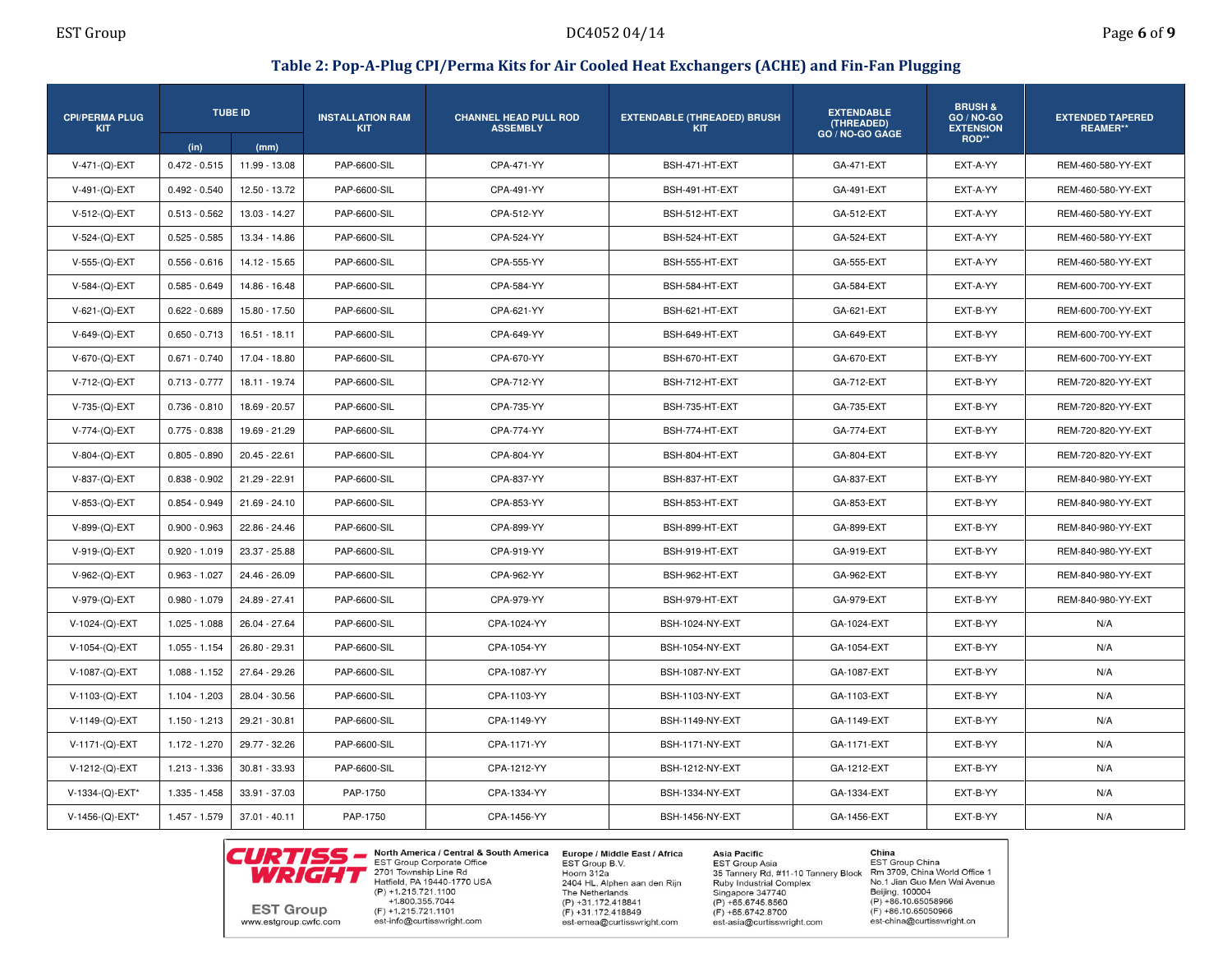| <b>CPI/PERMA PLUG</b><br><b>KIT</b> |               | <b>TUBE ID</b> | <b>INSTALLATION RAM</b><br><b>KIT</b> | <b>CHANNEL HEAD PULL ROD</b><br><b>ASSEMBLY</b> | <b>EXTENDABLE (THREADED) BRUSH</b><br>KIT | <b>EXTENDABLE</b><br>(THREADED)<br>GO / NO-GO GAGE | <b>BRUSH &amp;</b><br>$GO/NO-GO$<br><b>EXTENSION</b> | <b>EXTENDED TAPERED</b><br><b>REAMER**</b> |
|-------------------------------------|---------------|----------------|---------------------------------------|-------------------------------------------------|-------------------------------------------|----------------------------------------------------|------------------------------------------------------|--------------------------------------------|
|                                     | (in)          | (mm)           |                                       |                                                 |                                           |                                                    | ROD**                                                |                                            |
| V-1578-(Q)-EXT*                     | 1.579 - 1.701 | 40.11 - 43.21  | PAP-1750                              | CPA-1578-YY                                     | BSH-1578-NY-EXT                           | GA-1578-EXT                                        | EXT-B-YY                                             | N/A                                        |
| V-1700-(Q)-EXT*                     | 1.701 - 1.823 | 43.21 - 46.30  | PAP-1750                              | CPA-1700-YY                                     | <b>BSH-1700-NY-EXT</b>                    | GAV-1700-EXT                                       | EXT-B-YY                                             | N/A                                        |
| V-1822-(Q)-EXT*                     | 1.823 - 1.945 | 46.30 - 49.40  | PAP-1750                              | CPA-1822-YY                                     | <b>BSH-1822-NY-EXT</b>                    | GA-1822-EXT                                        | EXT-B-YY                                             | N/A                                        |
| V-1944-(Q)-EXT*                     | 1.945 - 2.067 | 49.40 - 52.50  | PAP-1750                              | CPA-1944-YY                                     | <b>BSH-1944-NY-EXT</b>                    | GA-1944-EXT                                        | EXT-B-YY                                             | N/A                                        |

### **Notes:**

\*For Pop-A-Plug® CPI/Perma Plug sizes 1.334" and larger, the Large Ram Package is required.

\*\* In the part number, YY is equal to the length of the extension in feet.

EST suggests that two Extension Rods be ordered for any extended near end applications. This allows the user to have a dedicated Extension Rod for gaging and a dedicated Extension Rod for brushing.

Table 3: Pop-A-Plug P2 for Air Cooled Heat Exchangers (ACHE) and Fin-Fan Plugging

| Pop-A-Plug P2 PLUG |                 | <b>Tube ID</b> | <b>INSTALLATION RAM</b> | <b>CHANNEL HEAD PULL ROD</b> | <b>EXTENDABLE (THREADED)</b> | <b>EXTENDABLE</b>             | <b>BRUSH &amp;</b><br>GO / NO-GO | <b>EXTENDED TAPERED</b> |
|--------------------|-----------------|----------------|-------------------------|------------------------------|------------------------------|-------------------------------|----------------------------------|-------------------------|
| <b>KIT</b>         | (in)            | (mm)           | <b>KIT</b>              | <b>ASSEMBLY</b>              | <b>BRUSH KIT</b>             | (THREADED)<br>GO / NO-GO GAGE | <b>EXTENSION</b><br>ROD**        | REAMER**                |
| P2-400-(Q)-EXT     | $0.400 - 0.420$ | 10.19-10.68    | PAP-6600-SIL            |                              | BSH-400-HT-EXT               | GA-400-EXT                    | EXT-A-YY                         | N/A                     |
| P2-420-(Q)-EXT     | $0.421 - 0.440$ | 10.69-11.19    | PAP-6600-SIL            | CHA-400-440-YY               | BSH-420-HT-EXT               | GA-420-EXT                    | EXT-A-YY                         | N/A                     |
| P2-440-(Q)-EXT     | $0.441 - 0.460$ | 11.20-11.70    | PAP-6600-SIL            |                              | BSH-440-HT-EXT               | GA-440-EXT                    | EXT-A-YY                         | N/A                     |
| P2-460-(Q)-EXT     | $0.461 - 0.480$ | 11.71-12.21    | PAP-6600-SIL            | CHA-460-500-YY               | BSH-460-HT-EXT               | GA-460-EXT                    | EXT-A-YY                         | REM-460-580-YY-EXT      |
| P2-480-(Q)-EXT     | $0.481 - 0.500$ | 12.22-12.72    | PAP-6600-SIL            |                              | BSH-480-HT-EXT               | GA-480-EXT                    | EXT-A-YY                         | REM-460-580-YY-EXT      |
| P2-500-(Q)-EXT     | $0.501 - 0.520$ | 12.73-13.22    | PAP-6600-SIL            |                              | BSH-500-HT-EXT               | GA-500-EXT                    | EXT-A-YY                         | REM-460-580-YY-EXT      |
| P2-520-(Q)-EXT     | $0.521 - 0.540$ | 13.23-13.73    | PAP-6600-SIL            |                              | BSH-520-HT-EXT               | GA-520-EXT                    | EXT-A-YY                         | REM-460-580-YY-EXT      |
| P2-540-(Q)-EXT     | $0.541 - 0.560$ | 13.74-14.24    | PAP-6600-SIL            |                              | BSH-540-HT-EXT               | GA-540-EXT                    | EXT-A-YY                         | REM-460-580-YY-EXT      |
| P2-560-(Q)-EXT     | $0.561 - 0.580$ | 14.25-14.75    | PAP-6600-SIL            | CHA-520-580-YY               | BSH-560-HT-EXT               | GA-560-EXT                    | EXT-A-YY                         | REM-460-580-YY-EXT      |
| P2-580-(Q)-EXT     | $0.581 - 0.600$ | 14.76-15.26    | PAP-6600-SIL            |                              | BSH-580-HT-EXT               | GA-580-EXT                    | EXT-A-YY                         | REM-460-580-YY-EXT      |
| P2-600-(Q)-EXT     | $0.601 - 0.620$ | 15.27-15.76    | PAP-6600-SIL            |                              | BSH-600-HT-EXT               | GA-600-EXT                    | EXT-A-YY                         | REM-600-700-YY-EXT      |
| P2-620-(Q)-EXT     | $0.621 - 0.640$ | 15.77-16.27    | PAP-6600-SIL            | CHA-600-680-YY               | BSH-620-HT-EXT               | GA-620-EXT                    | EXT-B-YY                         | REM-600-700-YY-EXT      |
| P2-640-(Q)-EXT     | $0.641 - 0.660$ | 16.28-16.78    | PAP-6600-SIL            |                              | BSH-640-HT-EXT               | GA-640-EXT                    | EXT-B-YY                         | REM-600-700-YY-EXT      |



North America / Central & South America Europe / Middle East / Africa **EST Group Corporate Office** 2701 Township Line Rd Hatfield, PA 19440-1770 USA  $(P) + 1.215.721.1100$ +1.800.355.7044  $(F) + 1.215.721.1101$ est-info@curtisswright.com

EST Group B.V. Hoorn 312a 2404 HL, Alphen aan den Rijn The Netherlands  $(P) + 31.172.418841$  $(F) + 31.172.418849$ est-emea@curtisswright.com

**Asia Pacific EST Group Asia** 35 Tannery Rd, #11-10 Tannery Block Ruby Industrial Complex Singapore 347740  $(P) + 65.6745.8560$  $(F) + 65.6742.8700$ est-asia@curtisswright.com

China EST Group China Rm 3709, China World Office 1 No.1 Jian Guo Men Wai Avenue Beijing, 100004  $(P) + 86.10.65058966$  $(F) + 86.10.65050966$ est-china@curtisswright.cn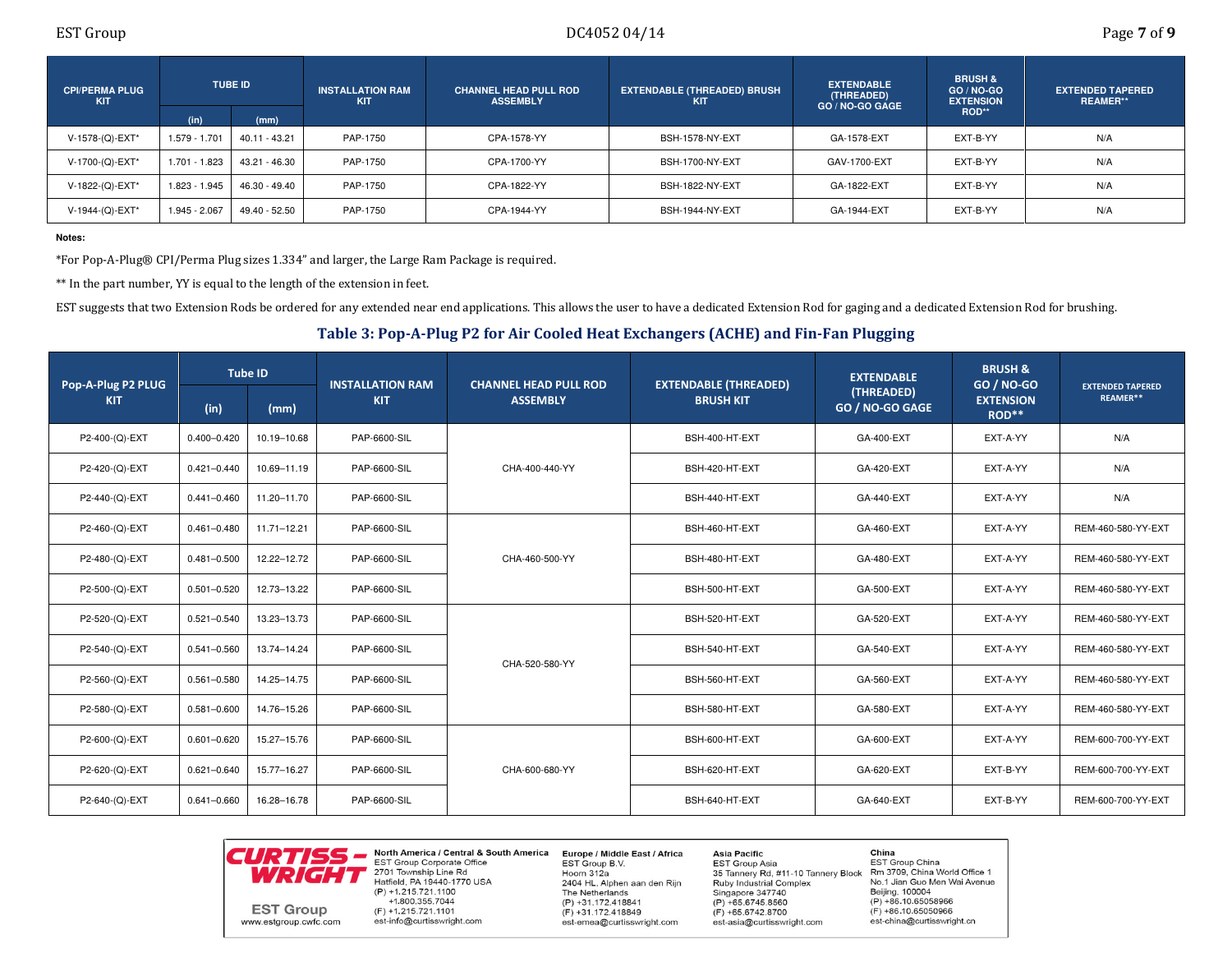|  | Page 8 of 9 |  |  |  |
|--|-------------|--|--|--|
|--|-------------|--|--|--|

| Pop-A-Plug P2 PLUG |                 | <b>Tube ID</b> |              | <b>INSTALLATION RAM</b><br><b>CHANNEL HEAD PULL ROD</b> |                                                  | <b>EXTENDABLE</b>             | <b>BRUSH &amp;</b><br><b>GO / NO-GO</b> | <b>EXTENDED TAPERED</b> |
|--------------------|-----------------|----------------|--------------|---------------------------------------------------------|--------------------------------------------------|-------------------------------|-----------------------------------------|-------------------------|
| <b>KIT</b>         | (in)            | (mm)           | <b>KIT</b>   | <b>ASSEMBLY</b>                                         | <b>EXTENDABLE (THREADED)</b><br><b>BRUSH KIT</b> | (THREADED)<br>GO / NO-GO GAGE | <b>EXTENSION</b><br>ROD**               | REAMER**                |
| P2-660-(Q)-EXT     | $0.661 - 0.680$ | 16.79-17.29    | PAP-6600-SIL |                                                         | BSH-660-HT-EXT                                   | GA-660-EXT                    | EXT-B-YY                                | REM-600-700-YY-EXT      |
| P2-680-(Q)-EXT     | $0.681 - 0.700$ | 17.30-17.80    | PAP-6600-SIL |                                                         | BSH-680-HT-EXT                                   | GA-680-EXT                    | EXT-B-YY                                | REM-600-700-YY-EXT      |
| P2-700-(Q)-EXT     | $0.701 - 0.720$ | 17.81-18.30    | PAP-6600-SIL |                                                         | BSH-700-HT-EXT                                   | GA-700-EXT                    | EXT-B-YY                                | REM-600-700-YY-EXT      |
| P2-720-(Q)-EXT     | $0.721 - 0.740$ | 18.31-18.81    | PAP-6600-SIL |                                                         | BSH-720-HT-EXT                                   | GA-720-EXT                    | EXT-B-YY                                | REM-720-820-YY-EXT      |
| P2-740-(Q)-EXT     | $0.741 - 0.760$ | 18.82-19.32    | PAP-6600-SIL | CHA-700-780-YY                                          | BSH-740-HT-EXT                                   | GA-740-EXT                    | EXT-B-YY                                | REM-720-820-YY-EXT      |
| P2-760-(Q)-EXT     | $0.761 - 0.780$ | 19.33-19.83    | PAP-6600-SIL |                                                         | BSH-760-HT-EXT                                   | GA-760-EXT                    | EXT-B-YY                                | REM-720-820-YY-EXT      |
| P2-780-(Q)-EXT     | $0.781 - 0.800$ | 19.84-20.34    | PAP-6600-SIL |                                                         | BSH-780-HT-EXT                                   | GA-780-EXT                    | EXT-B-YY                                | REM-720-820-YY-EXT      |
| P2-800-(Q)-EXT     | $0.801 - 0.820$ | 20.35-20.84    | PAP-6600-SIL |                                                         | BSH-800-HT-EXT                                   | GA-800-EXT                    | EXT-B-YY                                | REM-720-820-YY-EXT      |
| P2-820-(Q)-EXT     | $0.821 - 0.840$ | 20.85-21.35    | PAP-6600-SIL | CHA-800-860-YY<br>CHA-880-960-YY                        | BSH-820-HT-EXT                                   | GA-820-EXT                    | EXT-B-YY                                | REM-720-820-YY-EXT      |
| P2-840-(Q)-EXT     | $0.841 - 0.860$ | 21.36-21.86    | PAP-6600-SIL |                                                         | BSH-840-HT-EXT                                   | GA-840-EXT                    | EXT-B-YY                                | REM-840-980-YY-EXT      |
| P2-860-(Q)-EXT     | $0.861 - 0.880$ | 21.87-22.37    | PAP-6600-SIL |                                                         | BSH-860-HT-EXT                                   | GA-860-EXT                    | EXT-B-YY                                | REM-840-980-YY-EXT      |
| P2-880-(Q)-EXT     | $0.881 - 0.900$ | 22.38-22.88    | PAP-6600-SIL |                                                         | BSH-880-HT-EXT                                   | GA-880-EXT                    | EXT-B-YY                                | REM-840-980-YY-EXT      |
| P2-900-(Q)-EXT     | $0.901 - 0.920$ | 22.89-23.38    | PAP-6600-SIL |                                                         | BSH-900-HT-EXT                                   | GA-900-EXT                    | EXT-B-YY                                | REM-840-980-YY-EXT      |
| P2-920-(Q)-EXT     | $0.921 - 0.940$ | 23.39-23.89    | PAP-6600-SIL |                                                         | BSH-920-HT-EXT                                   | GA-920-EXT                    | EXT-B-YY                                | REM-840-980-YY-EXT      |
| P2-940-(Q)-EXT     | $0.941 - 0.960$ | 23.90-24.40    | PAP-6600-SIL |                                                         | BSH-940-HT-EXT                                   | GA-940-EXT                    | EXT-B-YY                                | REM-840-980-YY-EXT      |
| P2-960-(Q)-EXT     | $0.961 - 0.980$ | 24.41-24.91    | PAP-6600-SIL |                                                         | BSH-960-HT-EXT                                   | GA-960-EXT                    | EXT-B-YY                                | REM-840-980-YY-EXT      |
| P2-980-(Q)-EXT     | $0.981 - 1.000$ | 24.92-25.42    | PAP-6600-SIL |                                                         | BSH-980-HT-EXT                                   | GA-980-EXT                    | EXT-B-YY                                | REM-840-980-YY-EXT      |
| P2-1000-(Q)-EXT    | $1.001 - 1.020$ | 25.43-25.92    | PAP-6600-SIL |                                                         | <b>BSH-1000-NY-EXT</b>                           | GA-1000-EXT                   | EXT-B-YY                                | N/A                     |
| P2-1020-(Q)-EXT    | 1.021-1.040     | 25.93-26.43    | PAP-6600-SIL | CHA-980-1060-YY                                         | BSH-1020-NY-EXT                                  | GA-1020-EXT                   | EXT-B-YY                                | N/A                     |
| P2-1040-(Q)-EXT    | $1.041 - 1.060$ | 26.44-26.94    | PAP-6600-SIL |                                                         | <b>BSH-1040-NY-EXT</b>                           | GA-1040-EXT                   | EXT-B-YY                                | N/A                     |
| P2-1060-(Q)-EXT    | $1.061 - 1.080$ | 26.95-27.45    | PAP-6600-SIL |                                                         | BSH-1060-NY-EXT                                  | GA-1060-EXT                   | EXT-B-YY                                | N/A                     |
| P2-1080-(Q)-EXT    | 1.081-1.100     | 27.46-27.96    | PAP-6600-SIL |                                                         | <b>BSH-1080-NY-EXT</b>                           | GA-1080-EXT                   | EXT-B-YY                                | N/A                     |
| P2-1100-(Q)-EXT    | $1.101 - 1.120$ | 27.97-28.46    | PAP-6600-SIL | CHA-1080-1160-YY                                        | <b>BSH-1100-NY-EXT</b>                           | GA-1100-EXT                   | EXT-B-YY                                | N/A                     |



North America / Central & South America Europe / Middle East / Africa<br>EST Group Corporate Office EST Group B.V. 2701 Township Line Rd<br>Hatfield, PA 19440-1770 USA  $(P) + 1.215.721.1100$ +1.800.355.7044  $(F) + 1.215.721.1101$ est-info@curtisswright.com

Hoorn 312a 2404 HL, Alphen aan den Rijn The Netherlands  $(P) +31.172.418841$  $(F) +31.172.418849$ est-emea@curtisswright.com

**Asia Pacific** EST Group Asia 35 Tannery Rd, #11-10 Tannery Block **Ruby Industrial Complex** Singapore 347740  $(P) + 65.6745.8560$  $(F) + 65.6742.8700$ est-asia@curtisswright.com

**China**<br>EST Group China<br>Rm 3709, China World Office 1 No.1 Jian Guo Men Wai Avenue Beijing, 100004  $(P) + 86.10.65058966$  $(F) + 86.10.65050966$ est-china@curtisswright.cn